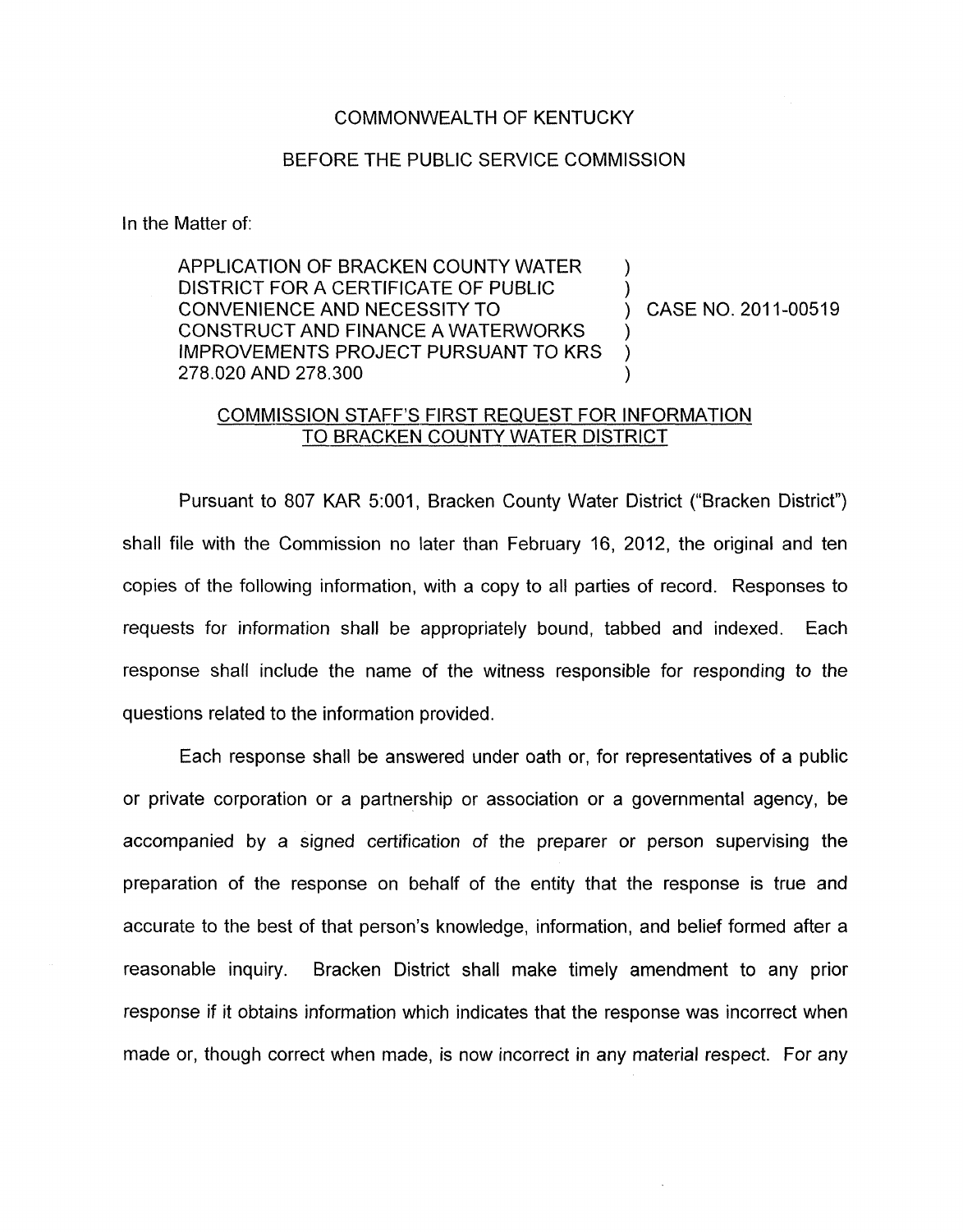request to which Bracken District fails or refuses to furnish all or part of the requested information, Bracken District shall provide a written explanation of the specific grounds for its failure to completely and precisely respond.

Careful attention should be given to copied material to ensure that it is legible. When the requested information has been previously provided in this proceeding in the requested format, reference may be made to the specific location of that information in responding to this request.

1. Provide the minutes of each meeting of Bracken District's Board of Commissioners since 2006 in which the Short Roads Water Project is discussed.

2. State the number of breaks occurring on the 12-inch polyvinylchloride ("PVC") water main from Bracken District's main pump station since 2006.

**3.** For each break in the 12-inch PVC water main from Bracken District's main pump station since 2006:

> a. State the date of the leak;

b. Describe the amount of water loss resulting from the break; and

c. Describe the effect of the break on Bracken District's operations and those of any connected system.

**4.** a. State the age of the 12-inch PVC water main from Bracken District's main pump station.

b. State the date when the 12-inch PVC water main from Bracken District's main pump station was placed into service.

*5.* Refer to Bracken District's Application, Exhibit A.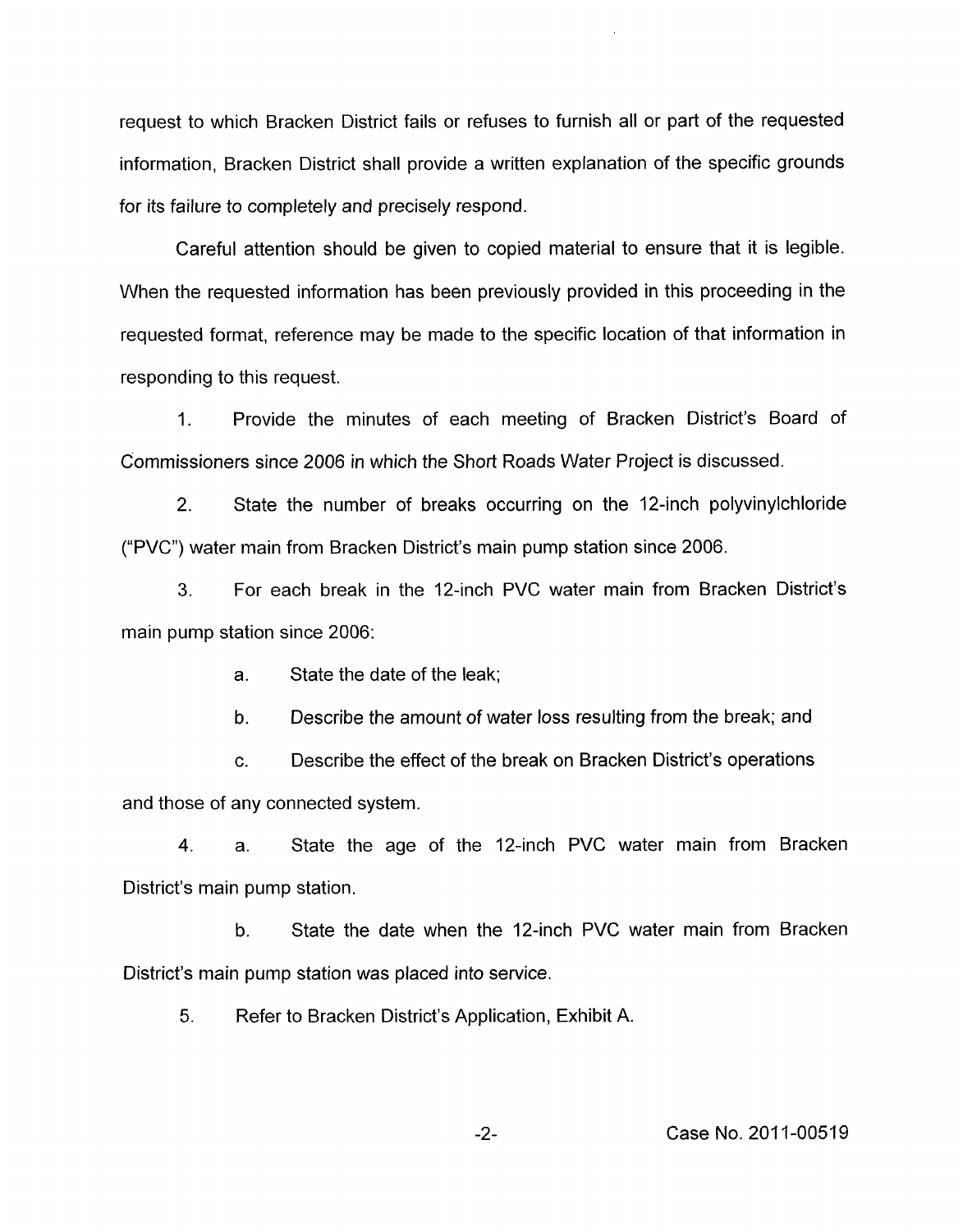a. State the number of potential customers who have executed a service contract with Bracken District.

b. State the number of expected customers the new water main will serve within the first year of being placed into service.

6. Refer to Bracken District's Application, Exhibit A. Bracken District reports 17 prospective customers along the 18,000 linear foot of new water main, or a customer density of five customers per mile. Explain why such a customer density level is reasonable to justify the construction of the proposed water mains.

*7.* State whether persons connecting to the proposed water main will be required to make any contribution toward the cost of the water main. Explain.

8. If Bracken District does not intend to require persons who connect to the proposed water main to make any contribution toward the cost of the water main, explain why this arrangement is fair and reasonable when compared to water main extensions made under Bracken District's filed tariff.

9. State the amount of asbestos cement water main currently in Bracken District's water system.

IO. Describe Bracken District's plan to eliminate asbestos cement water main from its water system.

11. State when Bracken District's Industrial Park Tank was constructed.

12. a. Identify the portion of Bracken District's territory that Bracken District intends to designate as the service area for the Industrial Park Tank.

b. Describe the number of customers that are located in this area.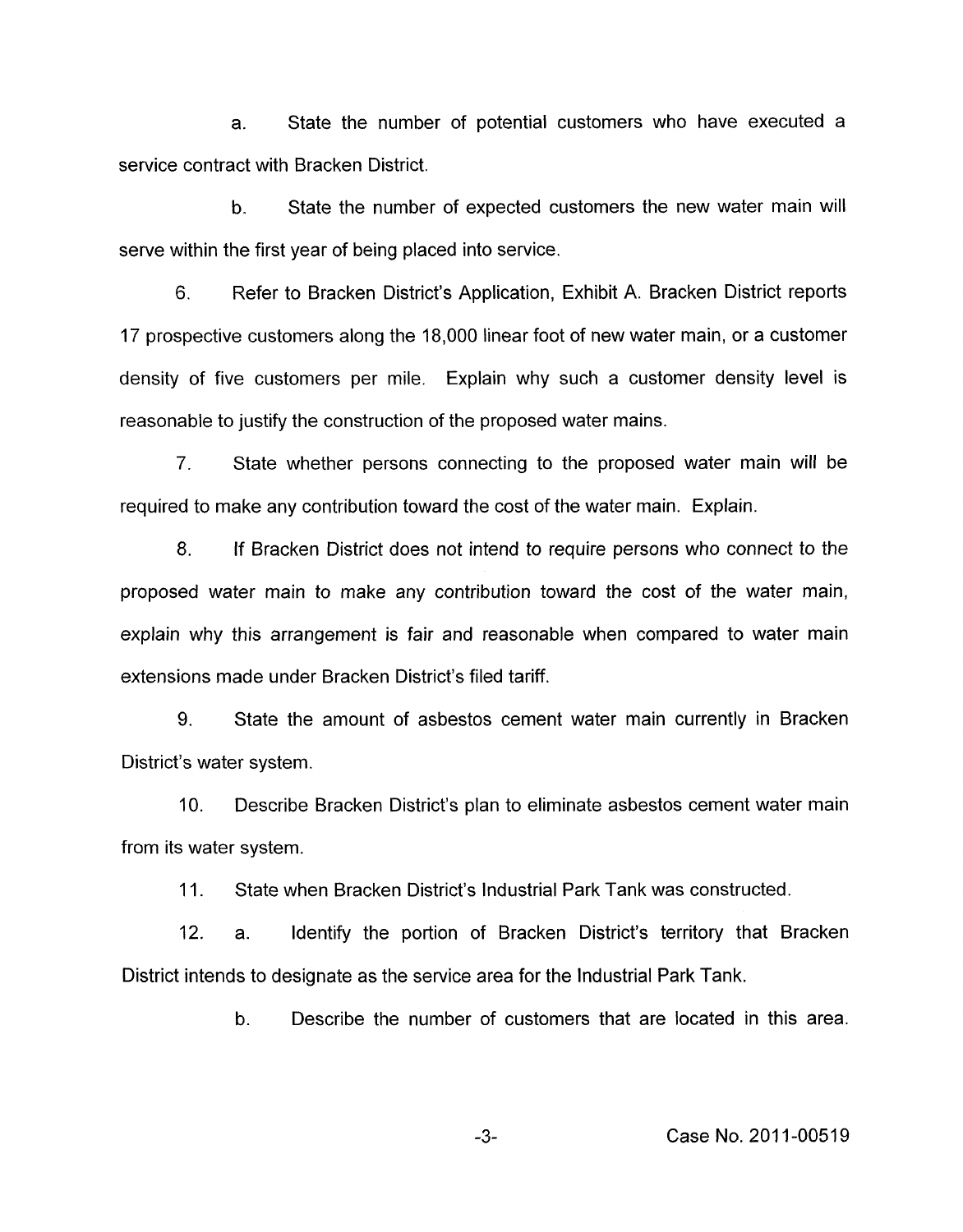c. State how frequently the water in the industrial Park Tank will turn over once the Dutch Ridge Valve Vault is constructed and operational.

13. Refer to Bracken District's Application, Exhibits C and D. In Exhibit D, the Kentucky Division of Water has approved the plans and specifications for a project consisting of "10,000 feet of 12-inch DI, 27,700 feet of 4-inch PVC, 600 feet of 3-inch PVC, and 500 feet of 2-inch PVC water line." The bid tabulation shown at Exhibit C shows that the project sought bids for 11,000 feet of 12-inch DI, 28,600 feet of 4-inch PVC, 600 feet of 3-inch PVC and 550 feet of 2-inch PVC water line. Explain the differences .

Jeff/Déroven

Executive Director Public<sup>U</sup>Service Commission P.O. Box 615 Frankfort, Kentucky 40602

DATED: FEB 0 7 2012

cc: Parties of Record